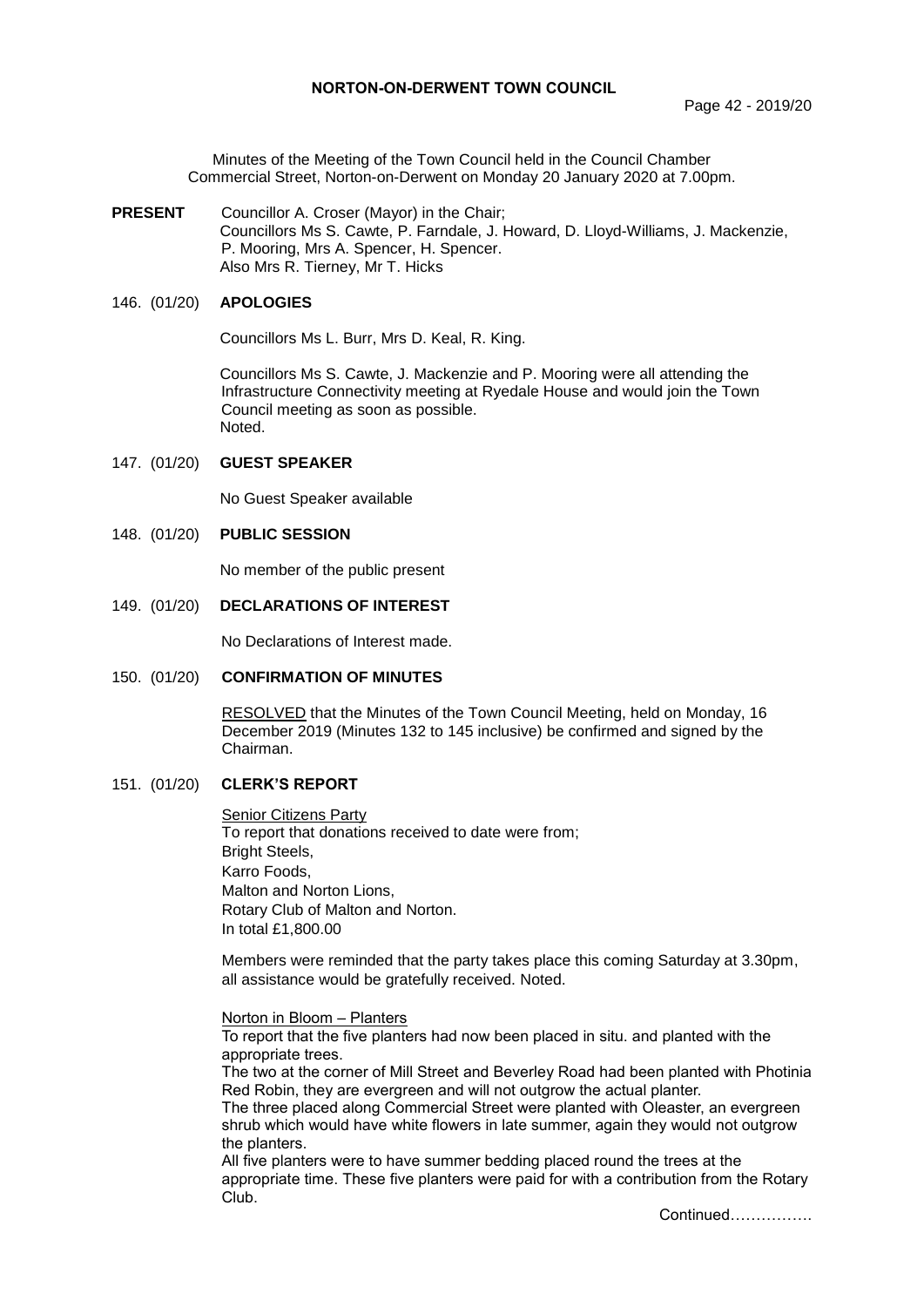# 151. (01/20) **CLERK'S REPORT** (continued)

# Norton in Bloom – Planters (continued)

Permission had now been granted from the District Council, for planters to be placed along the wall at the swimming baths, these were in the process of being ordered. The District Council had also offered a contribution of £500 towards the cost of this part of the project. Noted.

VAS Sign

To report that the VAS sign had now been installed on Welham Road and was working. Further details on training and procedures were to follow. Noted.

# 152. (01/20) **TOWN MAYOR'S REPORT**

### Reporting Issues to the District Council

The Mayor stated that on reporting issues with signage, temporary roadworks signs and other general problems around the town, that on speaking to the Community Officer for Malton and Norton most issues were dealt with in a timely fashion. Noted.

## Norton in Bloom

The Mayor reported that the 'In Bloom' group had made a start by tidying the area around the traffic lights by Scarborough Road and Westfield Way, they had also planted spring bulbs in this area.

On noting the new planters on Commercial Street and Beverley Road the Mayor thanked Councillor Howard for constructing them and Mr Piercy for staining them and assisting with the placing of them. Noted.

# Malton and Norton Tidy Group

The Mayor reported that the group had collected 512 bags of litter and detritus in 2019, and that already they had collected approximately 50 bags from Norton this year.

# 153. (01/20) **FINANCIAL MATTERS**

(a) Accounts paid and for payment

The Clerk reported that accounts nos. 188 to 200 inclusive, amounting to £10,732.96 had been paid since the last meeting of the Council. RESOLVED that account nos. 201 to 207 inclusive, amounting to £6,465.05 be paid. Payments made accordingly.

(b) Financial report

The Clerk's financial report for the period 01.12.19 to 31.12.19 was received.

(c) Budgetary monitoring

The Clerk's report for the period ending 31 December 2019 was received.

Councillors Ms S. Cawte, J. Mackenzie and P. Mooring all joined the meeting at this point.

Continued…………….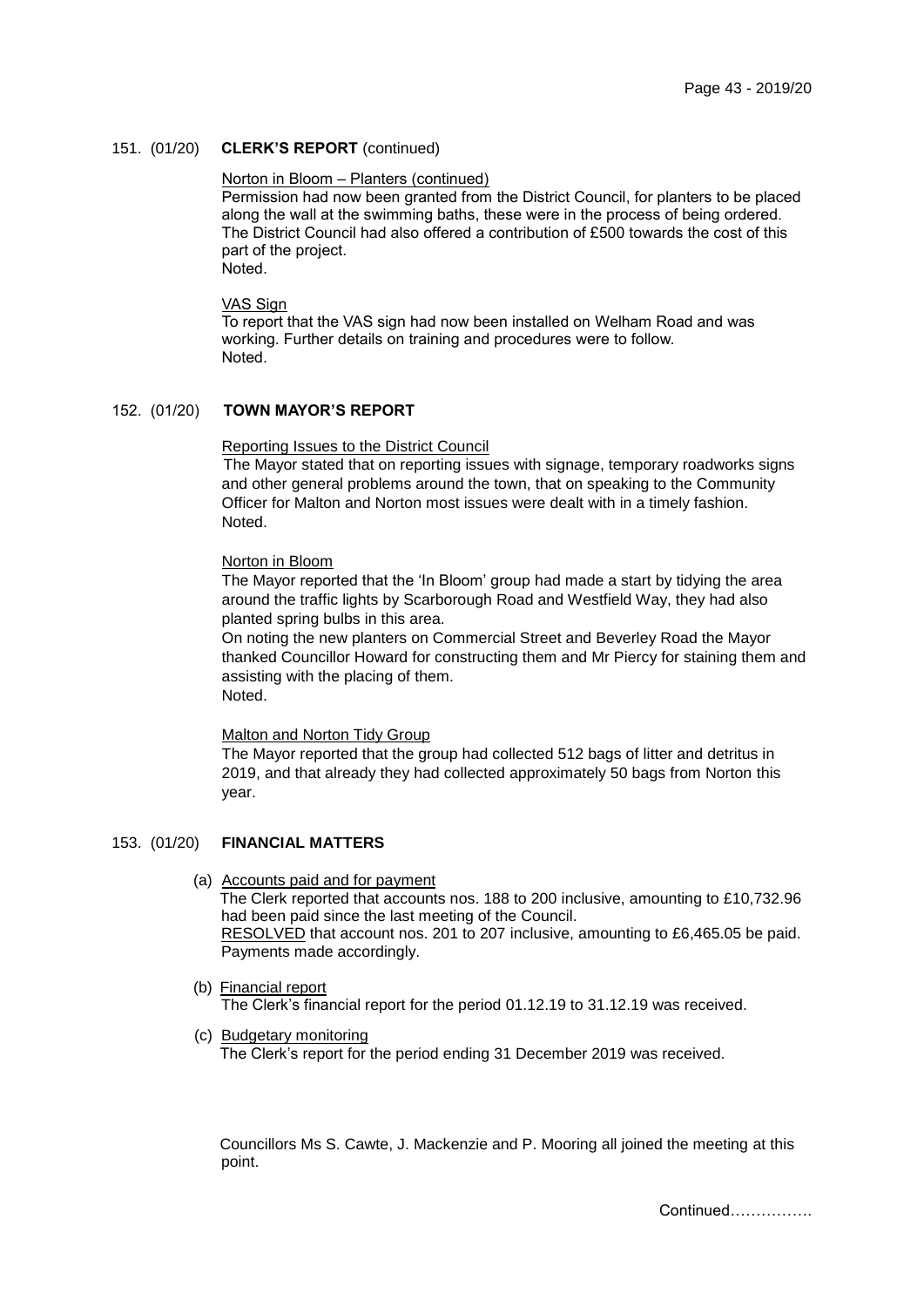# 154. (01/20) **PLANNING MATTERS**

(a) Planning applications referred to the Town Council by Ryedale District Council, for comment and/or recommendation were dealt with as follows: -

| 20/00022/HOUSE | Erection of single storey rear extension<br>88 Langton Road, Norton, Malton, YO17 9AE<br>RESOLVED Recommend approval, members do note though that the<br>extension protrudes beyond the building line to the south elevation and<br>would prefer this to be in line.                                                                                                                                                                                                                                                                                                                                                                                                                     |
|----------------|------------------------------------------------------------------------------------------------------------------------------------------------------------------------------------------------------------------------------------------------------------------------------------------------------------------------------------------------------------------------------------------------------------------------------------------------------------------------------------------------------------------------------------------------------------------------------------------------------------------------------------------------------------------------------------------|
| 20/00014/HOUSE | Installation of 2no. timber double glazed replacement windows to ground<br>and second floor of front elevation and installation of secondary double<br>glazing to first floor window of front elevation<br>64 Commercial Street, Norton, YO17 7ES<br>RESOLVED Recommend approval in principle, members would wish to see<br>the retention of a bow window, as currently existing.                                                                                                                                                                                                                                                                                                        |
| 19/01180/MFUL  | Erection of 17no. three bedroom and 17no. two bedroom dwellings -<br>revised details to part of site of approval 15/00098/MOUT allowed by appeal<br>ref APP/Y2736/W/15/313237 dated 22.07.16 and subsequent approval<br>17/01517/MREM dated 08.06.2018 with associated infrastructure and<br>landscaping.<br>Land adjacent to Auburn Cottages, Langton Road, Norton, Malton.<br>RESOLVED Recommend refusal, gross overdevelopment over and above<br>the number of units originally allowed under appeal.<br>Dwellings have already been purchased expecting this land to remain as<br>public open space. Loss of public open space.<br>Loss of garages, inadequate parking arrangements. |
| 20/00041/TPO   | Pruning of T1 Sycamore of 81/00037/TPO to prevent streetlight being<br>obscured.<br>Tyke 2000 Norton Limited, 18 Church Street, Norton<br>RESOLVED Recommend approval, light pruning.                                                                                                                                                                                                                                                                                                                                                                                                                                                                                                    |
|                |                                                                                                                                                                                                                                                                                                                                                                                                                                                                                                                                                                                                                                                                                          |

(b) To receive decisions notified by Ryedale District Council.

No Decisions Received.

# 155. (01/20) **POLICY AND FINANCIAL REGULATIONS REVIEW**

- (a) Members to receive and approve the systems and terms of reference for the Internal Audit and Internal Control. RESOLVED to approve the systems and terms of reference for the internal Audit and Internal Control.
- (b) Members to receive and approve the Financial Regulations. RESOLVED to approve the Financial Regulations.
- (c) Members to receive and approve the Risk Assessment Management Documents. RESOLVED to approve the Risk Assessment Management Documents.
- (d) Members to receive and approve the Standing Orders. RESOLVED to approve the Standing Orders.

Continued…………….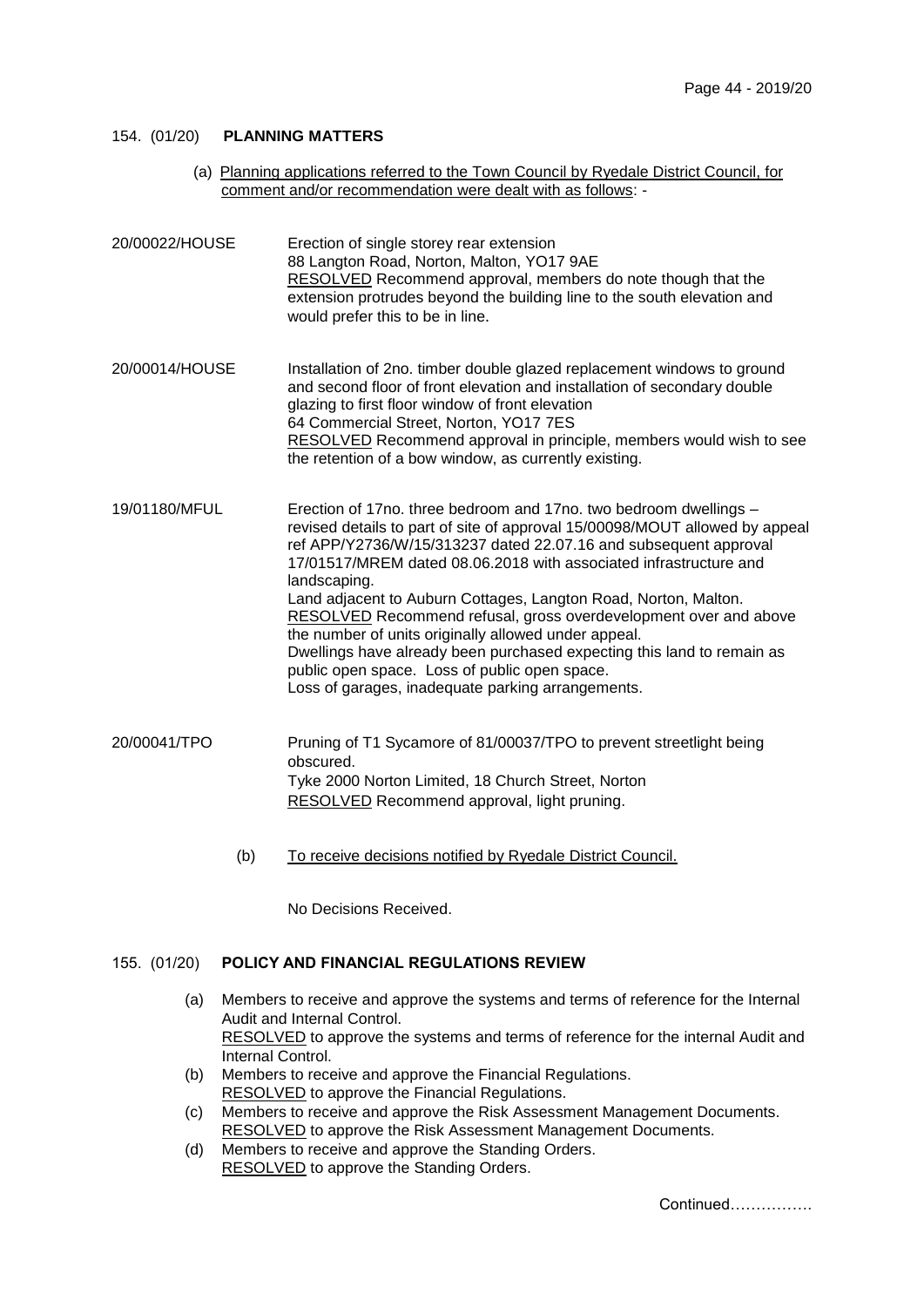## 156. (01/20) **RYEDALE DRAFT DESTINATION DEVELOPMENT PLAN**

Members received a copy of the Draft Destination Development Plan, the purpose of which was to identify activities that could be undertaken in the short to medium term to increase the value of the visitor economy within Ryedale. Noted with interest by members.

## 157. (01/20) **ELECTRIC PUBLIC SERVIS BUS**

Members received a copy of the Electric Bus Service Survey which was being conducted by Ryedale Community Transport in order to determine the public view on a new electric bus service for Malton and Norton.

Noted by members, who were asked to complete the survey on an individual basis.

## 158. (01/20) **30 MINUTE WAITING, COMMERCIAL STREET**

Members were made aware of a 30 minute waiting sign which had been erected in the end bay on the north side of Commercial Street.

This bay had always been left as open parking, while we had challenged the placing of the sign the County Highways Department had forwarded a copy of a consolidation order made in 2013, which included the disputed parking bay in the 30 minute waiting. Talks were ongoing as to why if this was the case it had been left open for so long, and was there any way it could be challenged. Noted.

# 159. (01/20) **MALTON AND NORTON INFRASTRUCTURE CONNECTIVITY STUDY**

Members reported back from the meeting held at Ryedale House, at which preferred options for the junctions at the level crossing were put forward. These being; Traffic lights for Church Street, Welham Road and Castlegate, with Norton Road being made one way westbound, there would also be a filter lane from Welham Road into Church Street.

There would be a pedestrian crossing on Welham Road, and along with a new footpath a pedestrian crossing would be installed on Norton Road. The traffic lights at Butcher Corner would also be reconfigured.

This whole new system of lights would enable the movement of traffic to be improved with the capability of 'flushing' queues of standing traffic from Castlegate.

There was to be further consultation on the proposals prior to finalising the plans, so no firm dates at present. Members requested that the consultants who gave the presentation be invited to attend the next council meeting. Noted.

### 160. (01/20) **CORRESPONDENCE**

Yorkshire Local Councils Associations – White Rose update. For Information. Noted.

# 161. (01/20) **REPORTS OF REPRESENTATIVES ON OTHER ORGANISATIONS**

Councillor Mrs Ann Spencer reported on her attendance at the Dispensary Fund meeting. This was a group set up to give grants to the poor in Malton and Norton, at this present time there were five residents who received the grants, so if members knew of anyone who might be eligible please would they let Councillor Mrs Spencer know. Noted.

Councillor Mrs Spencer also reported on the Milton Rooms, stating that they were advertising for a part time temporary Venue Manager, the position would be for a period of six months.

Ryedale District Council were in the process of setting up a working group to look at all aspects of the Milton Rooms. Noted.